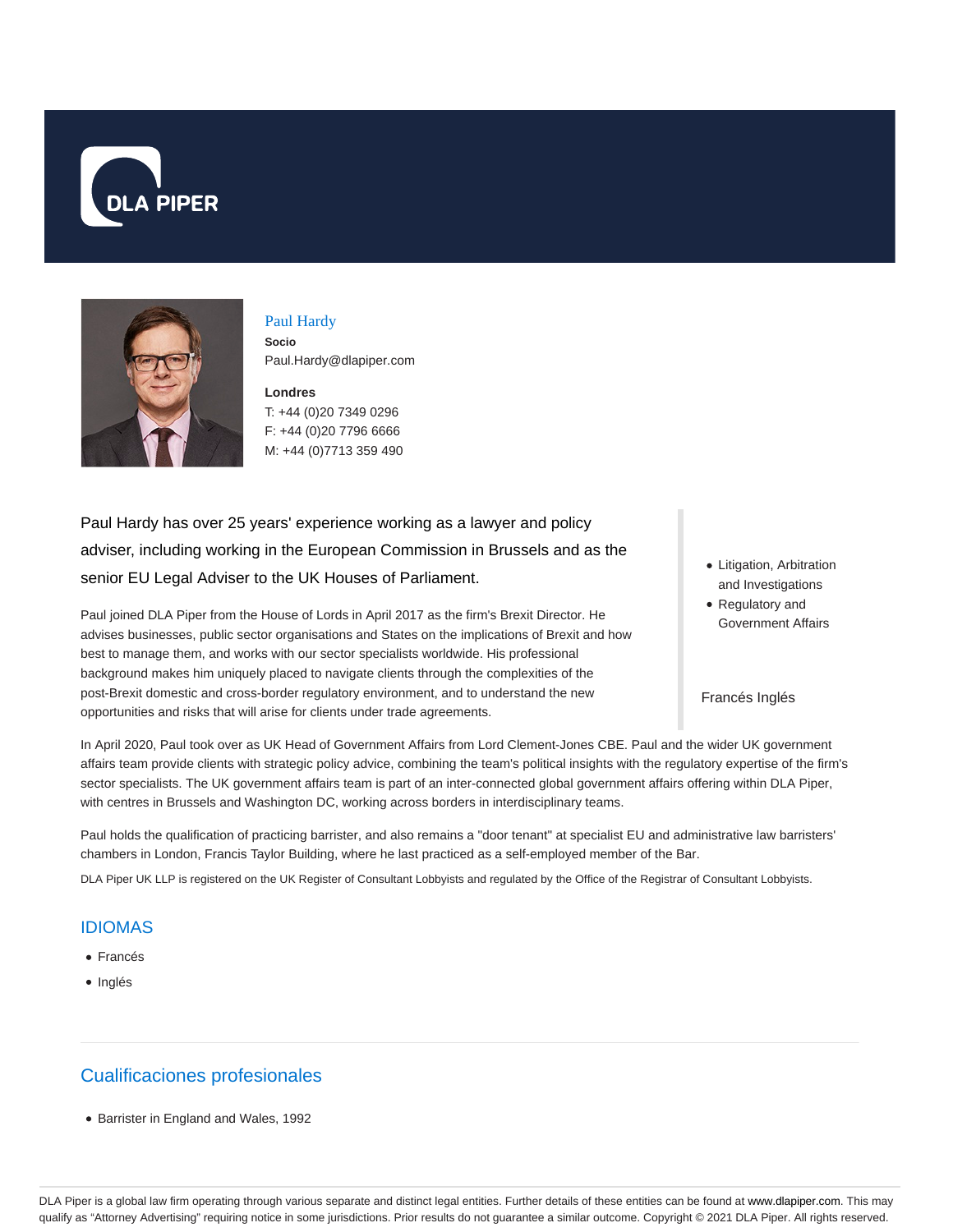# Experiencia previa

- In 2014 he was promoted to EU Legal Adviser to the House of Lords, carrying out a similar function for the seven EU Select Committees in the Lords.
- In 2009 he was appointed Counsel for European Legislation in the House of Commons, heading up the team providing EU legal advice to the House and its Select Committees.
- Over eight years in the UK Parliament Paul reviewed every piece of EU legislation and policy produced by the EU, and played a prominent role in advising Parliament on their implications. His advice on the UK's legal liability to pay into the EU budget after withdrawal was published in a high-profile Lords Select Committee report, the first time the Lords has published internal legal advice.
- From 2004 to 2008 he was a civil servant (fonctionnaire) in the European Commission, where he was a legal and policy adviser in the Directorate-General for External Relations. His role included negotiating on behalf of the Commission in Council working groups, and negotiating elements of EU trade agreements.
- From 2000 to 2003: Barrister, Chambers of Andrew Tait Q.C., Francis Taylor Building, London, specialising in administrative law and environmental law and judicial review in the High Court.
- 1992 to 1998: Barrister, Chambers of Anthony Shaw, Q.C., Red Lion Chambers, London, specialising in crime and human rights.
- Paul has also worked for the International Committee of the Red Cross, as a legal adviser on judicial reform in Bosnia, and as a trial lawyer in Rwanda.

## Formación

- Inns of Court School of Law (Bar Vocational Course), 1992
- University of North London, CPE (law conversion), 1991
- University of St Andrews M.A., 1989

### **NOVEDADES**

### Publicaciones

**What's driving the new National Security and Investment Regime**

12 December 2021 Understanding the UK National Security & Investment Regime Podcast

Episode 1 of our new Podcast series discusses what is driving the new National Security and Investment Regime. What is the political context for the new regime? Who and what is driving the pressure to strengthen investment screening both in the UK and internationally? Sarah Smith, Partner in DLA Piper's Competition practice is joined by Lord Gavin Barwell, Strategic Advisor and former Chief of Staff to Teresa May and Paul Hardy, Head of UK Government Affairs at DLA Piper to discuss the context of the new regime.

**Further postponement of post-Brexit border checks in Great Britain**

16 September 2021

DLA Piper Trade Truths

On 14 September 2021, Lord David Frost, the Brexit Minister, announced an additional delay to the introduction of stage 2 and 3 of the post-Brexit Border Operating Model. This article outlines the details of that delay and what it means for businesses.

**Establishment of new freeports in England**

29 April 2021

DLA Piper is a global law firm operating through various separate and distinct legal entities. Further details of these entities can be found at www.dlapiper.com. This may qualify as "Attorney Advertising" requiring notice in some jurisdictions. Prior results do not guarantee a similar outcome. Copyright © 2021 DLA Piper. All rights reserved.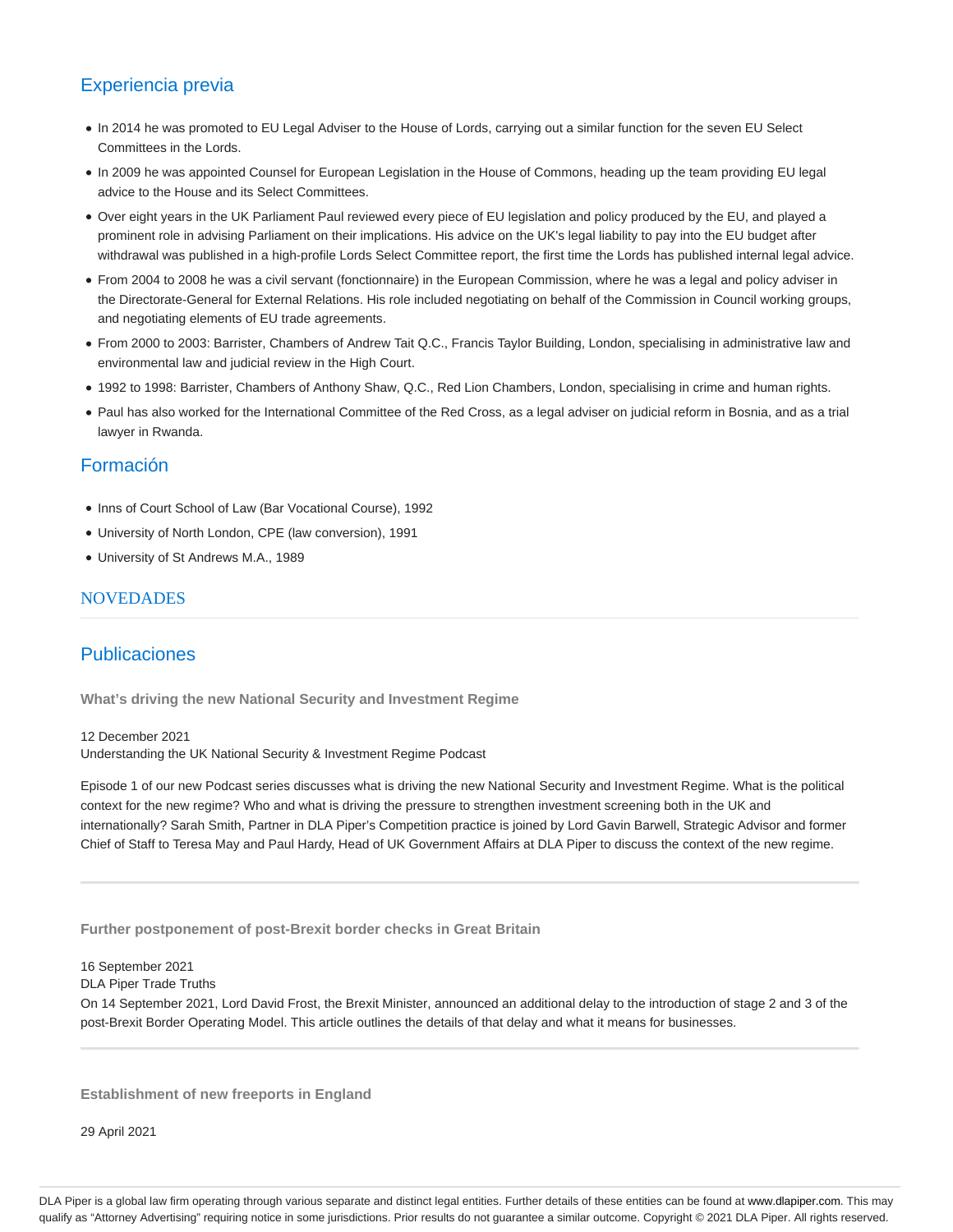#### DLA Piper Trade Truths

England announced the location of eight new freeports with the hope they will act as national hubs for global trade and investment across the UK; promote regeneration and job creation as part of the Government's commitment to "levelling up"; and provide hotbeds for innovation.

**Postponement of post-Brexit border checks in Great Britain**

### 23 March 2021

DLA Piper Trade Truths

The UK Government introduced a Border Operating Model for a phased introduction of full customs and regulatory checks on imports from the EU into Great Britain. It gives supply-chain managers six months more to ensure affected EU imports are ready for the new SPS checks which will be put in place from October.

**EU-UK Trade and Cooperation Agreement: Rules of Origin**

#### 8 February 2021

DLA Piper Trade Truths

In this week's article we explore some of the challenges that the Rules of Origin in the Trade and Cooperation Agreement are presenting businesses, and the potential mitigation measures available.

**What happens when trade goes wrong? Understanding trade remedies and what they mean for you**

#### 7 January 2021

DLA Piper Trade Truths

Trade remedies have previously been assessed and implemented by the EU on behalf of the UK under the multilateral WTO framework. From 1 January 2021, the UK has implemented an independent trade remedies framework; the aim being to defend UK business interests from potentially injurious market distortion.

**Boardroom Brexit: The view from the UK on the trade deal**

31 December 2020

Boardroom Brexit The UK-EU Trade and Cooperation Agreement (TCA) came as a much-needed, hurriedly wrapped Christmas present for the UK Prime Minister.

**Boardroom Brexit: What the deal means for dispute resolution**

31 December 2020 Boardroom Brexit

This was one of the most contentious areas in the negotiations as both sides wanted assurances that the other party would honour the commitments contained in the TCA in the future.

**Boardroom Brexit: What the deal means for the UK and EU ratification and implementation process**

DLA Piper is a global law firm operating through various separate and distinct legal entities. Further details of these entities can be found at www.dlapiper.com. This may qualify as "Attorney Advertising" requiring notice in some jurisdictions. Prior results do not guarantee a similar outcome. Copyright @ 2021 DLA Piper. All rights reserved.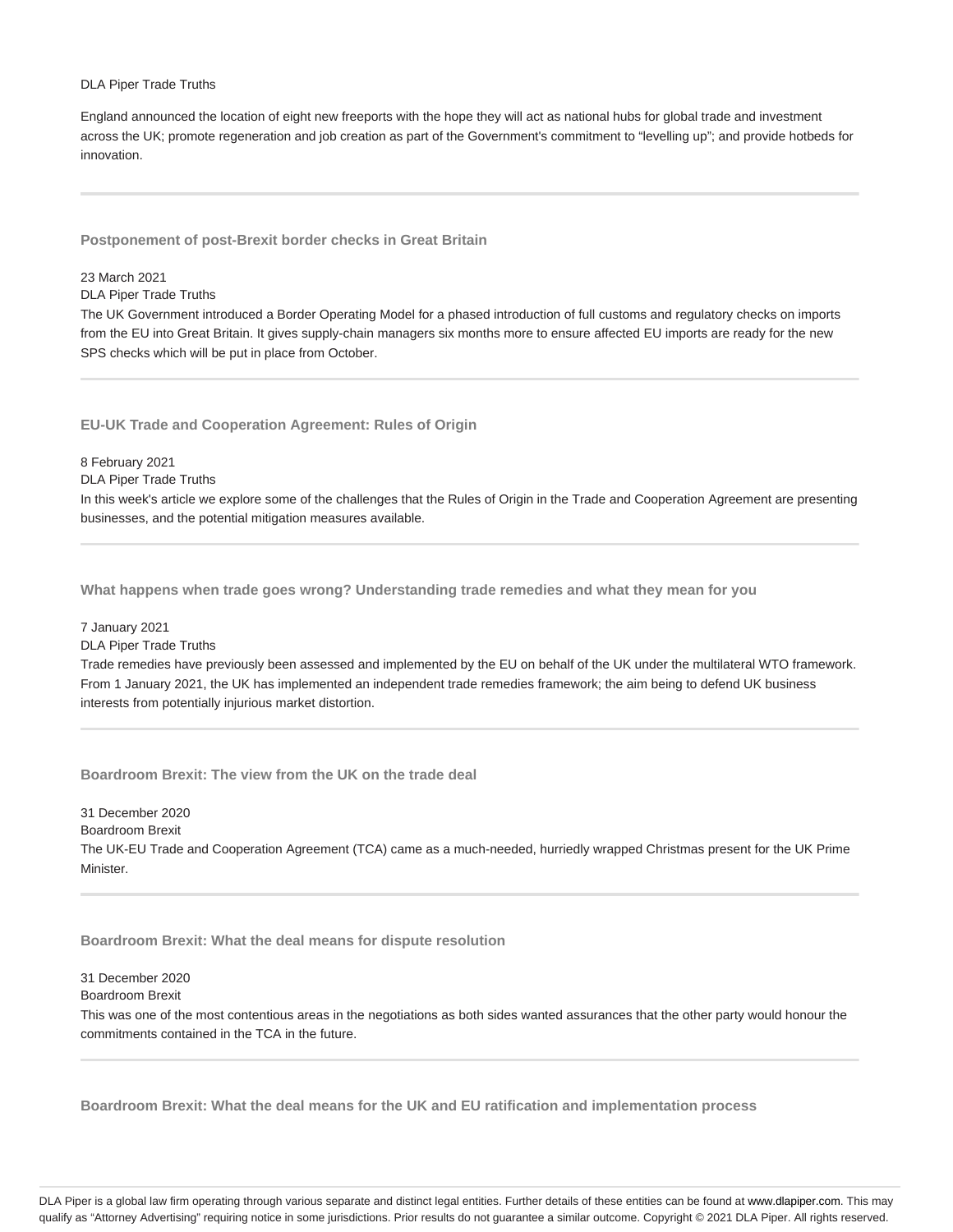**Boardroom Brexit: What the deal means for trade in goods**

31 December 2020 Boardroom Brexit What will the Trade and Cooperation Agreement mean for tariffs and quotas, rules of origin, technical barriers to trade, customs and product standards

**Boardroom Brexit: What the deal means for trade in services**

Boardroom Brexit The TCA has substantial sectoral coverage, including professional and business services (e.g. legal, auditing, architectural services), delivery and telecommunication services, computer-related and digital services, financial services, research and development services, most transport services and environmental services.

**Boardroom Brexit: What the deal means for transport**

31 December 2020 Boardroom Brexit

31 December 2020

There will be continued market access rights for UK and EU road haulage operators, while under the TCA, UK and EU air carriers will continue to enjoy flyover rights and operating rights on routes between the UK and EU. However, UK carriers will not be able to operate cabotage routes in the EU (and vice versa)

**Continuity or Change? Procurement Rules after Brexit**

12 November 2020 DLA Piper Trade Truths

This weeks edition of DLA Piper Trade Turths, we look at how the UK's accession to the WTO's plurilateral procurement agreement is likely to change the UK's procurement regime at the end of the Transition Period.

**A "Global Britain" – the UK's changing role at the World Trade Organisation**

29 October 2020 DLA Piper Trade Truths

This edition of Trade Truths looks at how Brexit will change the UK's relationship with the WTO and sheds light on the election of the new WTO Director-General, and what this means for the UK's post-Brexit future.

**State aid: Levelling the playing field or moving the goalposts?**

DLA Piper is a global law firm operating through various separate and distinct legal entities. Further details of these entities can be found at www.dlapiper.com. This may qualify as "Attorney Advertising" requiring notice in some jurisdictions. Prior results do not guarantee a similar outcome. Copyright @ 2021 DLA Piper. All rights reserved.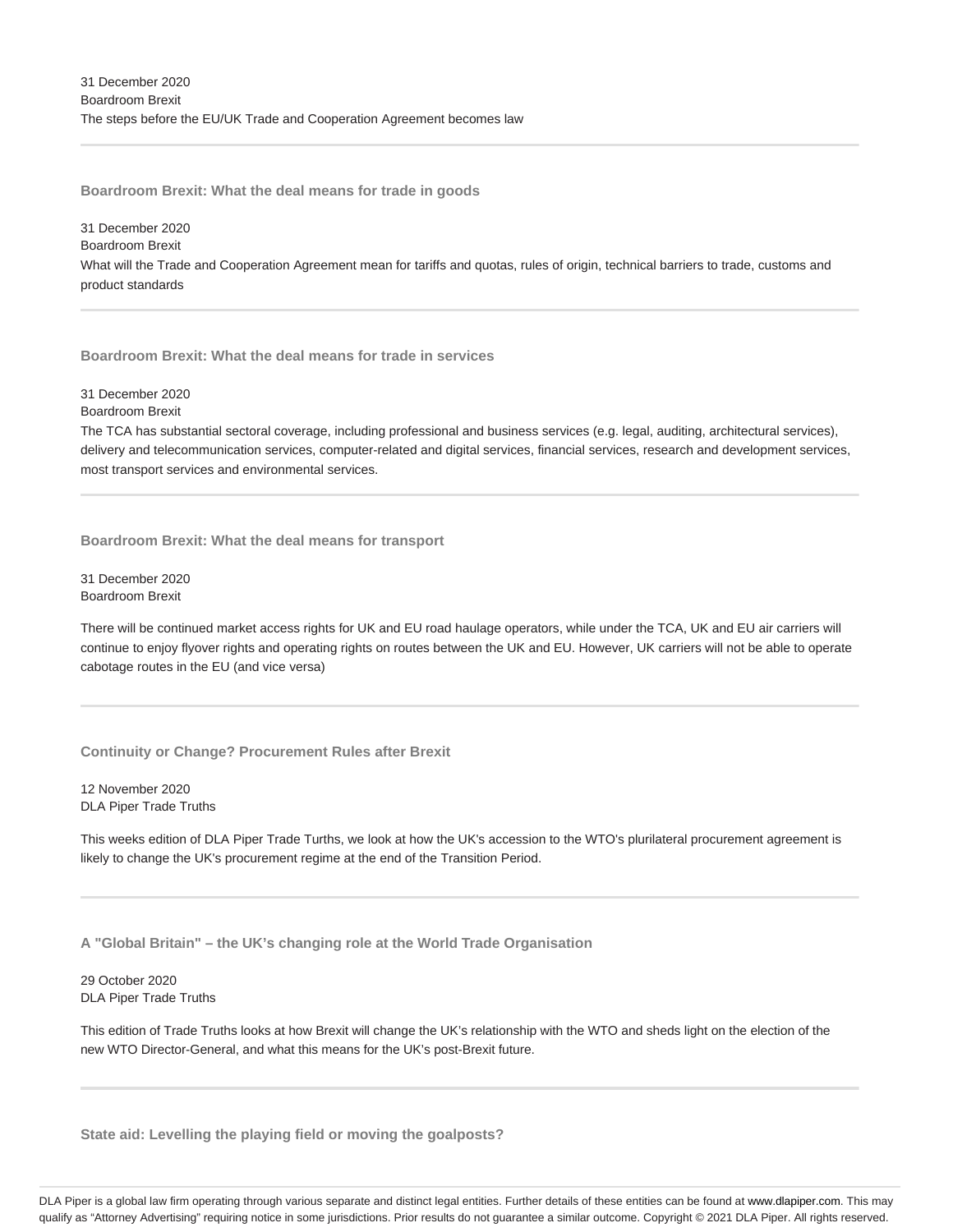21 October 2020

DLA Piper Trade Truths

The European Commission unveiled plans on 17 June 2020 to take a tougher line on subsidised foreign companies in the EU market. Under this proposal, the Commission seeks to "safeguard critical EU companies" in strategic industries such as pharma and agri-food so that they do not fall victim to "hostile takeovers conducted by large dominant player".

**Rules of Origin - what you need to know**

9 October 2020 DLA Piper Trade Truths

With less than two months before the end of the Brexit Transition Period, importers and exporters of goods between the UK and both the EU, and the rest of the world, are preparing for the impact of significant changes to UK and EU trading arrangements upon their businesses and operations. Recent articles in the DLA Piper Trade Truths series have examined the realities of trading on so-called 'World Trade Organisation (WTO) terms', should there be no deal at the end of the Transition Period, including the impact on customs procedures and tariffs on goods, together with the UK's post-Brexit trading landscape.

**Beyond the EU-UK Negotiations: Planning for trade with the rest of the world after Brexit**

30 September 2020

DLA Piper Trade Truths

Whilst clients are rightly focused on the current status of negotiations between the UK and EU, some 12 weeks before the end of the Transition Period, it is easy to lose sight of the impact of Brexit on the UK's trading relationship with the rest of the world and the commercial consequences of this for businesses.

**Trading on WTO terms – what does it actually mean for your business?**

24 September 2020 DLA Piper Trade Truths

It is now more important than ever to prepare your business for trading on WTO terms. In the third Trade Truths article, we outline the key principles of the WTO, what trading on WTO terms means for the goods and services sectors, and how you can best prepare your business for the end of the transition period.

**Boardroom Brexit - 15 September 2020**

15 September 2020

Boardroom Brexit

After the seventh negotiating round between the UK and EU concluded in what was to be the end of the calm before the storm, the UK's Chief Negotiator, David Frost, said that "little progress" had been made and his EU counterpart, Michel Barnier, rated the chances of a deal as "unlikely".

**The Northern Ireland Protocol and the UK Internal Market Bill**

15 September 2020 DLA Piper Trade Truths The second article in the DLA Piper Trade Truths series explains why the Internal Market Bill has attracted such controversy, and what it

DLA Piper is a global law firm operating through various separate and distinct legal entities. Further details of these entities can be found at www.dlapiper.com. This may qualify as "Attorney Advertising" requiring notice in some jurisdictions. Prior results do not guarantee a similar outcome. Copyright @ 2021 DLA Piper. All rights reserved.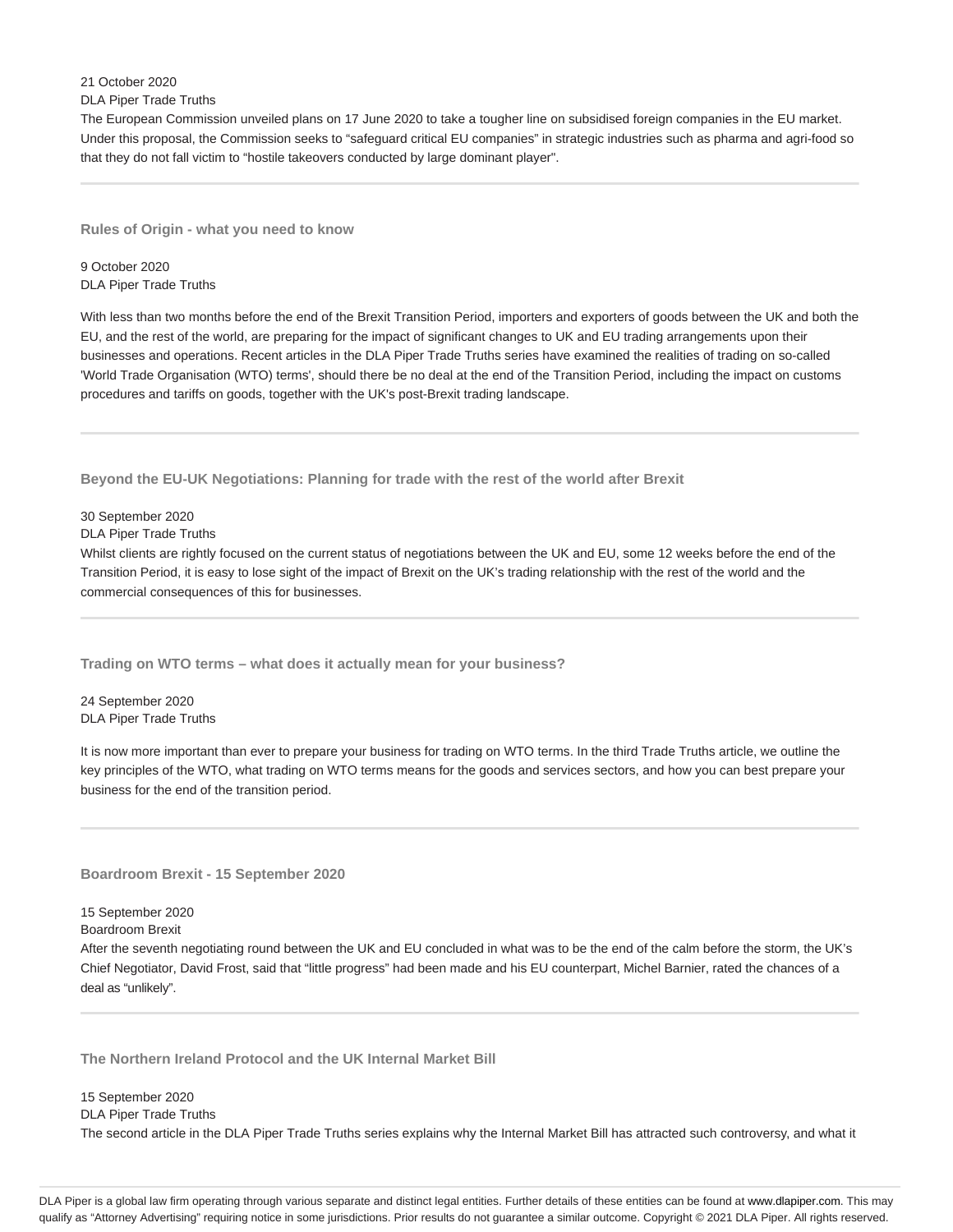could mean in terms of preparing your business for trade between Great Britain and Northern Ireland from next year.

**DLA Piper launches Trade Truths**

8 September 2020 DLA Piper Trade Truths In our first article we discuss how trade policy is developed and implemented in the UK and EU.

"Parliament, Legislation and Accountability", Hart, 2016

## **Eventos**

## Reciente

**Pan-European Week: Post-Brexit Impact**

15 April 2021 **Webinar** 

**FDI screening rules and EU/China Comprehensive Agreement on Investment**

17 March 2021 Webinar

**Brexit - the Final Deal**

5 January 2021

**Brexit – What's happening next?**

9 September 2020 **Webinar** 

- Speaker, Netherlands British Chamber of Commerce event, "Impact of Brexit on Manufacturing", Manchester, 23 November 2017
- Chairman, EU Withdrawal Bill Summit, Guildhall, 21 November 2017
- Moderator, "Investing in the UK", Horasis China Meeting, Sheffield, 5-6 November 2017
- Keynote speech on the Supreme Court's decision in Miller, Legal Research Foundation of New Zealand, Auckland, 10 July 2017
- Keynote speech on Brexit, European Business Council for Africa and Mediterranean Annual Dinner, London, 29 June 2017
- Speaker, Alliance for Intellectual Property breakfast event on Brexit, London 29 June 2017
- Panellist, Chartered Institute for Securities & Investment Brexit Debate, London, 27 June 2017
- Keynote speech on Brexit, South African Chamber of Commerce, London, 6 June 2017

DLA Piper is a global law firm operating through various separate and distinct legal entities. Further details of these entities can be found at www.dlapiper.com. This may qualify as "Attorney Advertising" requiring notice in some jurisdictions. Prior results do not guarantee a similar outcome. Copyright © 2021 DLA Piper. All rights reserved.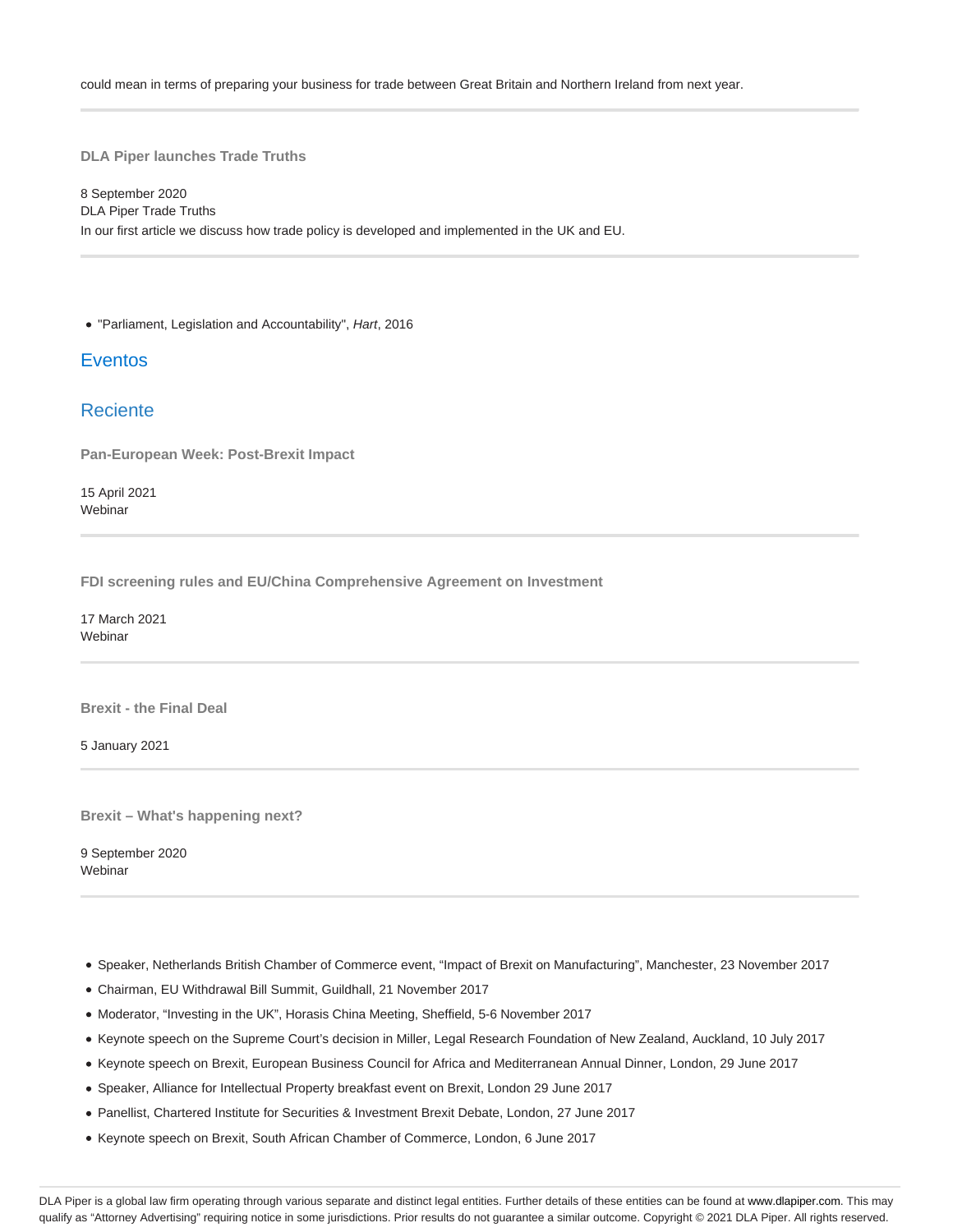Keynote speech on Brexit, Asset Based Finance Association annual conference 2017

# NOTICIAS

**DLA Piper announces partnership promotions for 2022**

#### 28 April 2022

DLA Piper is proud to announce that 74 lawyers have been promoted to its partnership. The promotions are effective as of April 1 2022 in the United States and May 1 2022 for EMEA and Asia Pacific. Promotions have been made across all of the firm's practice areas, spanning 38 offices in 21 countries.

- NZ businesses need to prepare for Brexit changes, Radio New Zealand, 13 July 2017
- Businesses sit on their hands as Brexit deadline approaches, Financial Times, 28 June 2017
- Businesses can't afford to leave UK before Brexit, says lawyer, The Times, 23 October 2017

## OVERVIEW – BUSINESS AND HUMAN RIGHTS

### **Overview**

Paul Hardy is an Employed Barrister working in Litigation & Regulatory group. He specialises in Government Affairs, Trade and Regulatory work. He leads the firm's Brexit advisory service.

Paul has over 25 years' experience as a lawyer and policy adviser including first-hand experience of working for international organisations and the UK Parliament.

He remains a member of the specialist EU and administrative law barristers' chambers, Francis Taylor Building, London.

### **Experience**

- 1992 to 1998: Barrister, Chambers of Anthony Shaw, Q.C., Red Lion Chambers, London, specialising in crime and human rights.
- 1998 to 1999: Employed by Belgian NGO, Advocates sans Frontières, to represent defendants in domestic war crimes trials in Rwanda.
- 1999 to 2000: Rule of Law Officer, Office of the High Representative, Bosnia Herzegovina. Responsible for drafting and implementing judicial reform legislation in the Serbian entity.
- From 2000 to 2003: Barrister, Chambers of Andrew Tait Q.C., Francis Taylor Building, London, specialising in administrative law and environmental law and judicial review in the High Court.
- From 2003 to 2004: senior legal adviser, International Committee of the Red Cross, Geneva. Advising common law States on the transposition of international law conventions into domestic law. Drafting implementing legislation. Manager of team of five regional advisers.
- From 2004 to 2008: civil servant (fonctionnaire) in the European Commission, where he worked in the foreign policy and human rights directorates.
- In 2009 to 2014: Counsel for European Legislation, House of Commons, heading up a team providing EU legal advice to the House and its Select Committees.
- From 2014 to 2017: EU Legal Adviser to the House of Lords, carrying out a similar function for the seven EU Select Committees in the Lords.
- From 2017 to present: Brexit Director/Legal Director, DLA Piper. Advising businesses, public sector organisations and States on the trade and regulatory implications of Brexit, and how best to manage them. Particular expertise on supply-chain mitigation.

Notable Human Rights Experience